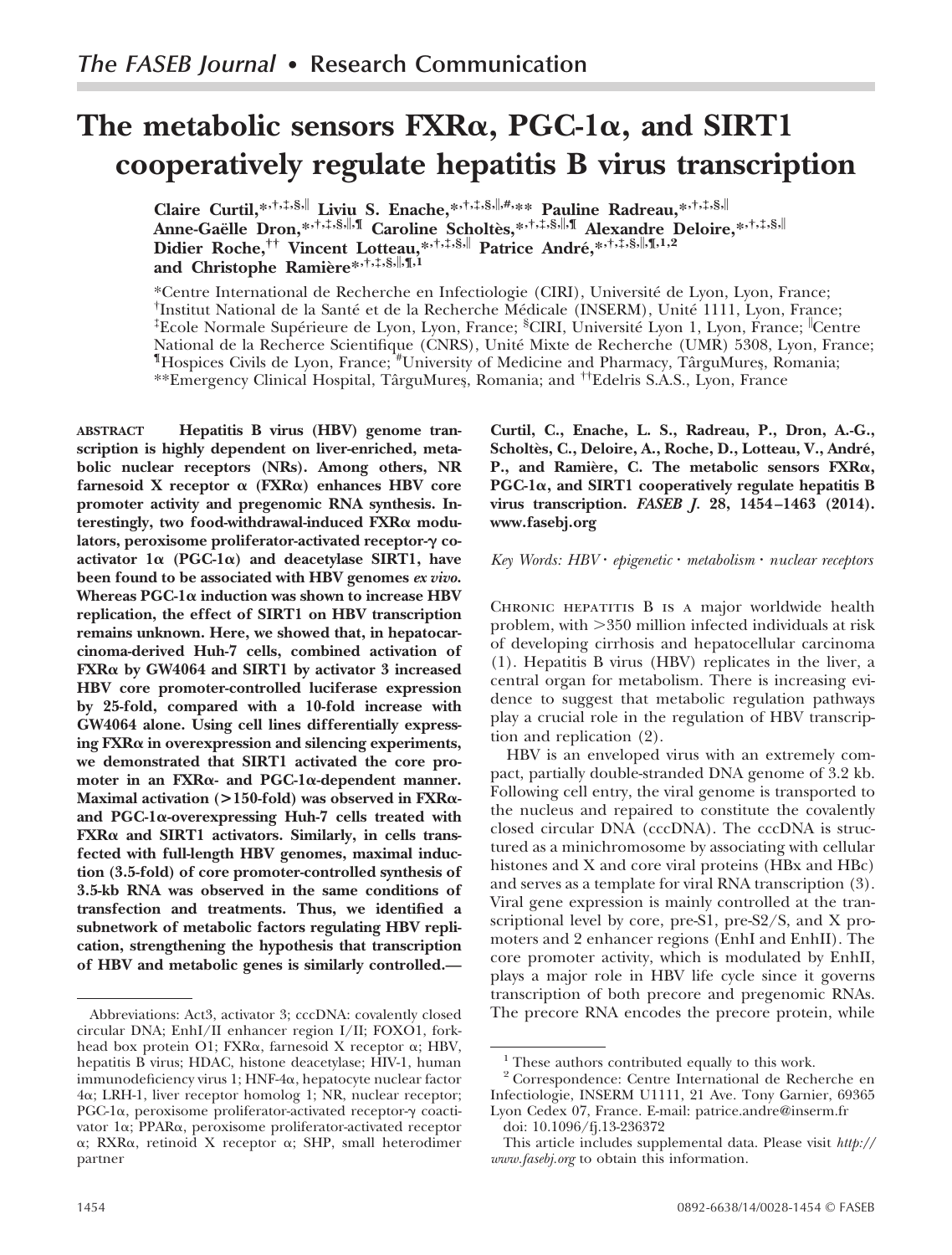the pregenomic RNA has a dual function: it encodes both core and polymerase proteins and is reverse transcribed following its encapsidation. Resulting nucleocapsids are then enveloped and released as new virions or return to the nucleus and increase the cccDNA pool (4).

Transcription of HBV genes is intensively regulated by nuclear receptors (NRs), which are transcription factors activated by ligands (hormones or metabolic by-products). HBV enhancer and promoter regions are targeted by liver-enriched NRs. Indeed, ectopic expression of either hepatocyte nuclear factor  $4\alpha$  (HNF- $4\alpha$ ), peroxisome proliferator-activated receptor  $\alpha$  (PPAR $\alpha$ ), liver receptor homologue 1 (LRH-1), or farnesoid X receptor  $\alpha$  (FXR $\alpha$ ) is sufficient to initiate HBV transcription and replication in nonhepatoma cell lines (5–8). On a physiological level, those NRs are major regulators in metabolism processes occurring in the liver, such as gluconeogenesis, lipid metabolism, and bile acid homeostasis. Those factors are now considered to be involved in the hepatic tropism of HBV (8).

The activity of those metabolic regulators is modulated by coactivators, corepressors, and epigenetic factors. Among the numerous modulators of NR activity, peroxisome proliferator-activated receptor gamma coactivator 1-alpha (PGC-1 $\alpha$ ) and SIRT1 appear of particular interest regarding HBV infection. PGC-1 $\alpha$  is a major NR coactivator, which is activated by food withdrawal, cold, and exercise (9). PGC-1α enhances HBV transcription *in vitro* through HNF-4 $\alpha$ , FXR $\alpha$ , LRH-1, and PPAR $\alpha$  (5, 6). Moreover, in a murine model, short-term food withdrawal has been shown to increase HBV replication in a PGC-1 $\alpha$ dependent way, and the protein has been detected on viral genomes in the livers of infected mice following chromatin immunoprecipitation (10).

 $SIRT1$ , a NAD<sup>+</sup>-dependent deacetylase, is another major sensor of energy metabolism activated by nutrient deprivation that has been identified on HBV minichromosome *ex vivo*. SIRT1 has been detected in low replicative viral genomes, suggesting that the histone deacetylase activity of SIRT1 may decrease transcription of HBV genes (11). However, SIRT1 has also been shown to target proteins implicated in HBV core promoter transcriptional regulation, especially PGC-1 $\alpha$  and FXR $\alpha$ . SIRT1 deacetylates and activates  $PGC-1\alpha$  in response to food withdrawal  $(12)$ , and SIRT1-induced deacetylation of FXR $\alpha$  increases binding of FXR $\alpha$  and its partner retinoid X receptor  $\alpha$ (RXR $\alpha$ ) onto the promoter of small heterodimer partner  $(SHP)$ , an FXR $\alpha$  target gene (13). Using primary mouse hepatocytes, Wei *et al.* (14) showed that in a context of FXRa overexpression, the cooverexpression of SIRT1 led to an up-regulation of SHP transcription. This result indicates that SIRT1 is able to increase  $FXR\alpha$  activity on an  $FXR\alpha$  target gene (14).

The aim of the present study was to clarify the effect of SIRT1 on HBV transcription *in vitro*. We first used a reporter construct, allowing the specific study of the core promoter transcriptional activity. Next, we sought to determine the global effect of SIRT1 on the transcription of different viral RNAs, using transfection of a full-length

HBV genome. Moreover, the involvement of PGC-1 $\alpha$  and  $FXR\alpha$  on SIRT1 influence was determined using  $FXR\alpha$ specific ligands as well as silencing and overexpression experiments.

## **MATERIALS AND METHODS**

#### **Chemicals, antibodies, and siRNA**

GW4064 was obtained from Sigma-Aldrich (St. Louis, MO, USA). SIRT1 activator 3 (Act3; ref. 15) was obtained from Cayman Chemical (Ann Arbor, MI, USA). FXRa inhibitor CAS936123-05–6 (described in patent WO 2007052843; Takeda Pharmaceutical Co. Ltd., Osaka, Japan) was synthesized by D.R. Antibodies against  $FXR\alpha$  (sc-13063) and PGC-1 $\alpha$ (sc-13067) were purchased from Santa Cruz Biotechnology (Santa Cruz, CA, USA). TBP (TATAbox binding protein; ab6141), and SIRT1 (ab32441) antibodies were obtained from Abcam (Paris, France). Actin antibody was purchased from Sigma-Aldrich. Stealth RNAi duplexes for low-GC negative control (si-ctrl), FXRa (GGAGUAUGCUCUGCUUA-CAGCAAUU), PGC-1a (GGGCAGAUUUGUUCUUCCACA-GAUU), and SIRT1 (UACAAAUCAGGCAAGAUGCUGU-UGC) were purchased from Invitrogen Life Technologies (Saint-Aubin, France).

#### **Cell culture**

Human hepatoma cell lines Huh-7 and HepG2 (HB-8065; American Type Culture Collection, Manassas, VA, USA) and human embryonic kidney cell line HEK293T were maintained at 37°C with 5%  $CO<sub>2</sub>$  in Dulbecco's modified Eagle's medium, containing 100 U/ml of penicillin and 100  $\mu$ g/ml of streptomycin, supplemented with 1% HEPES, 1% NEAA, and 10% of a selected batch of fetal bovine serum (PAN-Biotech, Aidenbach, Germany).

#### **Plasmids**

The plasmid pGL2-EN2/CP, which contains a firefly luciferase reporter gene under the control of the HBV EnhII/ core promoter region (nt 1400 to 1902, HBV genome, ayw subtype; GenBank accession no. U95551), has been previously described (16). Expression plasmids pSG5-FXRa and pSG5-RXR& are gifts from B. Staels [Pasteur Institute, Institut National de la Santé et de la Recherche Médicale (INSERM) U545, Lille, France]. pcDNA4-myc-PGC-1a (Addgene plasmid 10974; ref. 17) was obtained from T. Finkel [U.S. National Heart, Lung, and Blood Institute, National Institutes of Health (NIH), Bethesda, MD, USA], and expression vector for mutant SIRT1 pECE-SIRT1 H363Y (Addgene plasmid 1792; ref. 18) was obtained from M. E. Greenberg (Division of Neuroscience, Children's Hospital, Institute for Biomedical Research, Harvard Medical School, Boston, MA, USA). The expression vector for wild-type SIRT1, pCI-neo3xFlag-SIRT1, was obtained using Gateway cloning technologies, according to the manufacturer's instructions (Invitrogen Life Technologies).

Circular full-length HBV genomes were obtained as described previously (19), with some modifications. A complete HBV genome from ayw subtype (GenBank accession no. U95551) was amplified and cloned into the pCMV-Bgalvector. Following plasmid amplification and purification, the HBV genome was released by *Eco*RI digestion; 3.2-kb fragments corresponding to the viral genome were recovered by gel purification and then ligated using T4 DNA ligase. The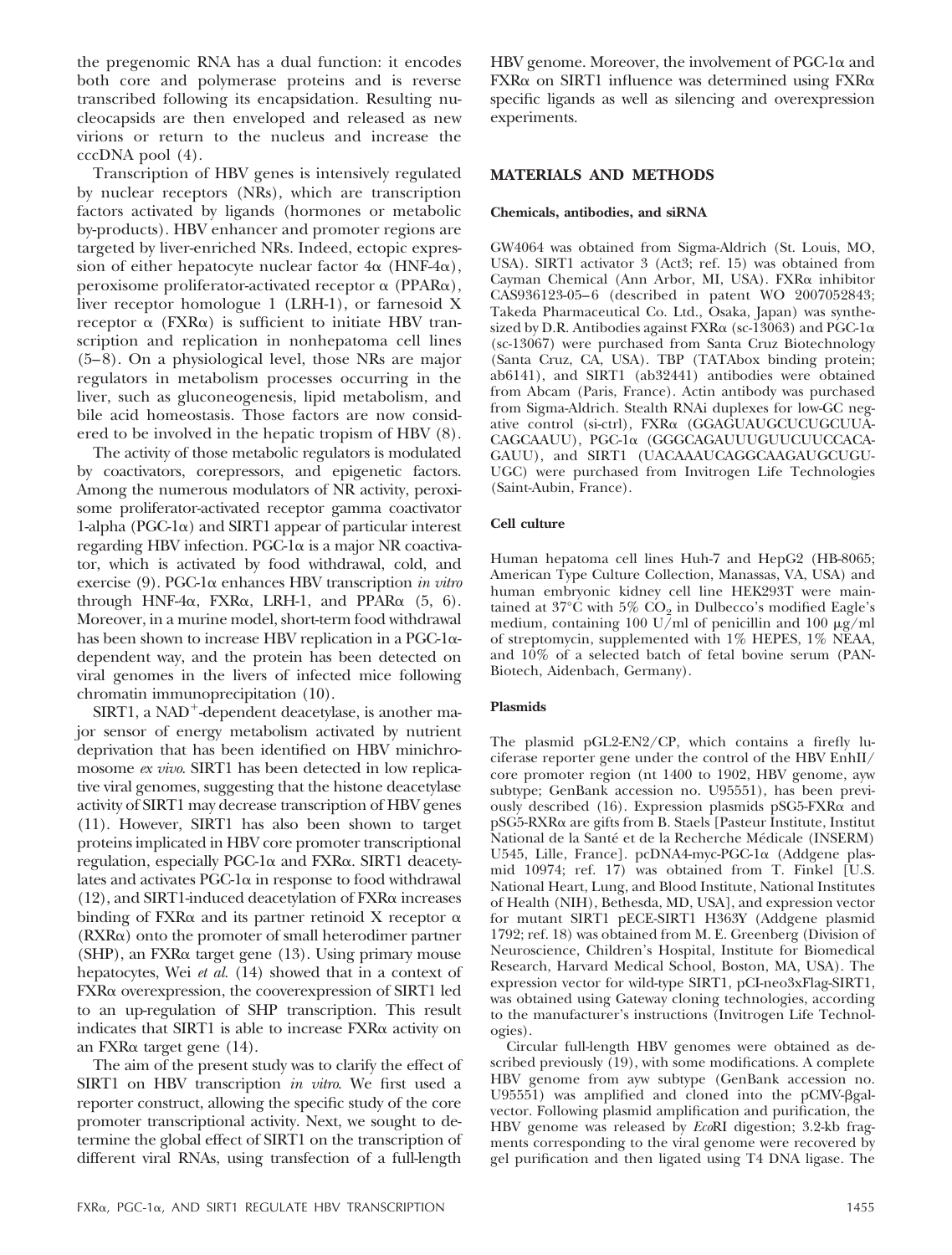resulting ligation product was precipitated with ethanol and cleaned on a QIAQuick column (Qiagen, Courtaboeuf, France), according to the manufacturer's instructions.

#### **Quantitative RT-PCR analysis of FXR expression**

Endogenous expression of FXRa was quantified by quantitative RT-PCR analysis. Total cellular RNA was isolated using the RNeasy kit (Qiagen), according to the manufacturer's instructions. Following DNA digestion with Ambion Turbo DNase (Invitrogen Life Technologies), 500 ng of RNA was reverse transcribed using the high-capacity RNA-to-cDNA Master Mix (Invitrogen Life Technologies). cDNAs were then subjected to 30 PCR cycles with FastStart Universal SYBR green PCR master mix with ROX (Roche Applied Science, Penzberg, Germany) using StepOnePlus real-Time PCR systems (Applied Biosystems; Life Technologies, Foster City, CA, USA). The following primers were used for FXRa: forward, 5'-TGTGAGGGGTGTAAAGGTTTCT-3', and reverse, 5'-GCCTGTATACATACATTCAGCCA-3'. TBP quantification was used for normalization using the following primers: forward, 5'-CCACGAACCACGGCACTGATTT-3', and reverse, 5'-CAGTCTGGACTGTTCTTCACTCTT-3'.

## **Luciferase assays**

Transfections for luciferase assays were performed in 24-well plates containing  $1 \times 10^5$  cells using jetPEI (Polyplus Transfection, Illkirch, France), according to the manufacturer's instructions. Transfection mixtures for each well comprised 200 ng of plasmid pGL2-EN2/CP, 20 ng of plasmid pRL-SV40 (Promega, Charbonnières, France), serving as an internal control for transfection efficiency, and 100 ng of expression vectors for FXRa, RXRa, PGC-1a, SIRT1, and H363Y-SIRT1 when indicated. At 24 h post-transfection, FXRa and SIRT1 modulators were added as indicated. At 48 h after transfection, firefly and *Renilla* luciferase activities were measured using the dual-luciferase reporter assay system (Promega).

For silencing experiments, 10 pmol of stealth RNAi for control (ctrl), FXRa, PGC-1a, and SIRT1 was added to transfection mixtures for each well. Lipofectamine 2000 (Invitrogen; Life Technologies) was used as a transfection agent, according to the manufacturer's instructions.

## **Western blot analysis**

Western blot analysis was performed according to standard techniques. For FXR& expression analysis, enrichment in nuclear proteins was performed as follows. Pelleted cells were washed with PBS and disrupted for 15 min on ice in a hypotonic buffer (100 mM HEPES, pH  $7.9$ ; 15 mM MgCl<sub>2</sub>;

**Figure 1.** Schematic representation of reporter plasmid pGL2-EN2/CP. HBV sequence comprising nt 1400–1902, which was cloned into plasmid pGL2, is depicted in full line. Bacterial sequences are represented by a dotted line. HBV EnhII and core promoter regions are schematized as boxes. Angled arrows indicate HBV RNA start sites. Transcription factors and NR binding on either EnhII or core promoter are listed above targeted regions.

100 mMKCl; 1 mM DTT; and 1% Nonidet P-40). Cell lysates were then centrifuged at 10,000 *g* for 15 min at 4°C. Pelleted nuclei were resuspended in extraction buffer (20 mM HEPES, pH 7.9, with 1.5 mM  $MgCl<sub>2</sub>$ , 0.42 M NaCl, 0.2 mM EDTA, 25% (v/v) glycerol, 1 mM DTT, and 1% Nonidet P-40) and centrifuged at 12,000 *g* for 15 min at 4°C. Nuclear protein-containing supernatants were recovered and used for further analysis.

#### **Northern blot analysis**

Huh-7 or HEK293T cells  $(3\times10^5)$  seeded in 12-well plates were transfected using jetPEI (Polyplus Transfection) with 150 ng of circular full-length HBV genomes, 200 ng of expression vectors for FXRa, RXRa, and PGC-1a when indicated, and 150 ng of a yellow fluorescent protein (YFP) expression vector used to monitor transfection efficiency. At  $24$  h after transfection,  $FXR\alpha$  and SIRT1 modulators were added as indicated. At 24 h after treatment, cells were harvested for viral RNA analysis. Total RNA was extracted using the RNeasy kit (Qiagen). Northern blot analysis was performed as described previously  $(20)$ . Briefly, 1  $\mu$ g of RNA per sample was separated on a 1% agarose-formaldehyde gel and transferred onto a positively charged nylon membrane (Roche Applied Sciences) in  $10 \times$  SCC buffer. Probe synthesis, labeling, and revelation were performed using the DIG System (Roche Applied Sciences), according to the manufacturer's instructions. Primers used for probe synthesis were forward, 5'-CTGAATCCTGCGGACGACCCTTCTC-3', and reverse, 5'-GGGCAACATTCGGTGGGCGTTCA-3'. Quantification of HBV RNA was performed using ImageJ software (NIH, Bethesda, MD, USA).

# **RESULTS**

## **SIRT1 enhances FXR-induced activation of the HBV core promoter**

The effect of SIRT1 activation on HBV transcription was first studied in human hepatoma cell lines Huh-7 and HepG2 and in human embryonic kidney cell line HEK293T by measuring the activity of a luciferase reporter gene under the control of the HBV EnhII/ core promoter region (pGL2-EN2/PC plasmid; ref. 16). This region harbors multiple response elements for NRs, in particular, HNF-4α, PPARα, LRH-1, and  $FXR\alpha$  (Fig. 1). As it has been recently shown that SIRT1 targets  $FXR\alpha$  (13), we decided to investigate whether

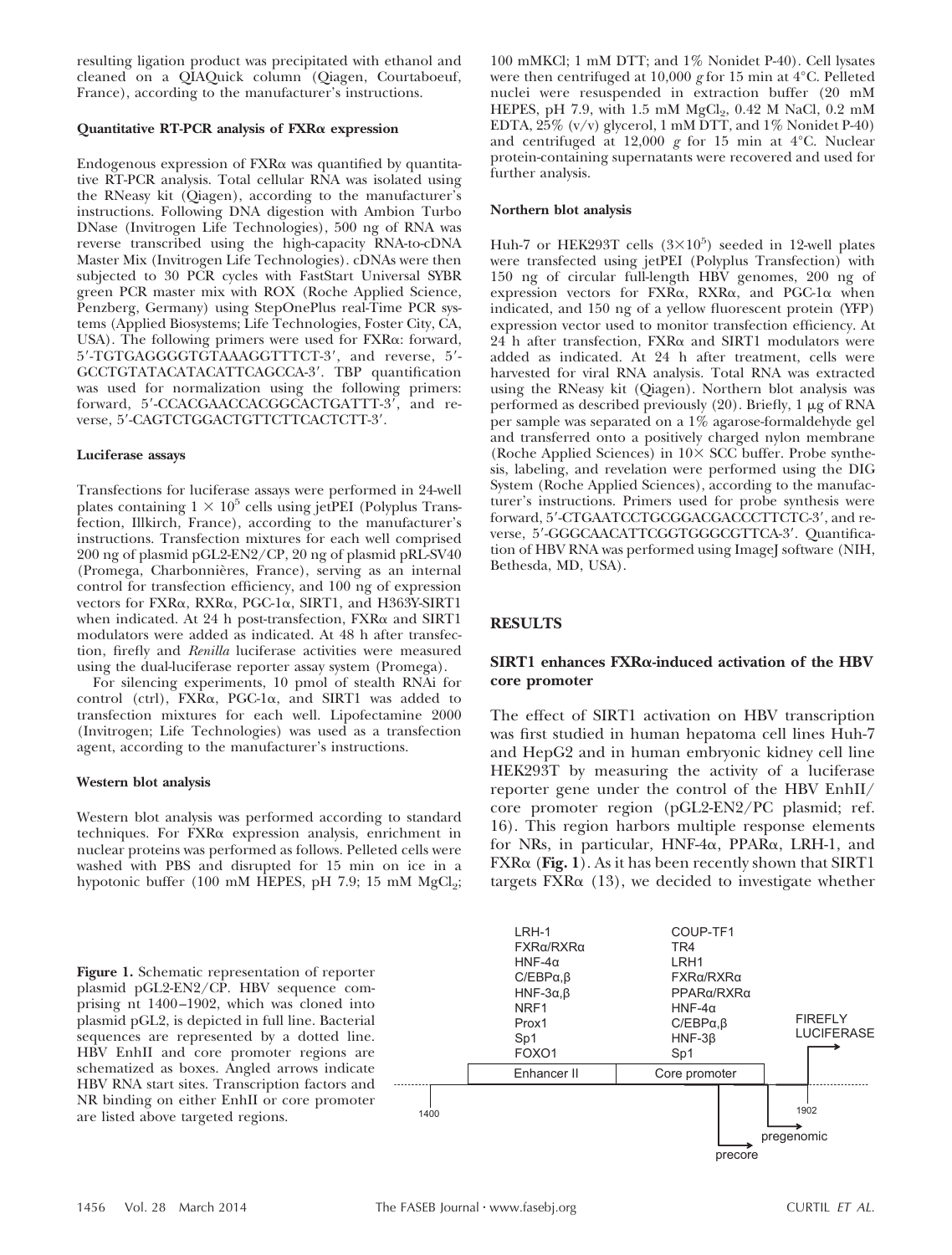FXRa and SIRT1 cooperate to control the activity of the HBV core promoter. Cells were incubated with  $GW4064$ , a synthetic  $FXR\alpha$  ligand, and increasing doses of Act3, a specific activator of SIRT1 (15). Treatment with Act3 alone did not significantly modify the core promoter activity in any of the 3 cell lines (**Fig. 2***A*). As expected, treatment of Huh-7 cells with GW4064 increased the core promoter activity by  $\sim$ 10-fold (16). Combined treatment with Act3 and GW4064 in Huh-7 cells further increased the luciferase activity in a dosedependent manner, up to 25-fold with 20  $\mu$ M of Act3 (Fig. 2*A*). However, treatment with GW4064 alone or in combination with Act3 did not modify the core promoter activity in HepG2 and HEK293T cell lines. Notably, we observed that the magnitude of Act3induced activation varied significantly with batches of FCS (data not shown). The serum batch that gave the most reliable results was selected to be used for subsequent experiments.

To understand the differences between the 3 cell lines in response to the same treatments, we used RT-PCR to compare the expression of SIRT1,  $FXR\alpha$ , and its coreceptor  $RXR\alpha$ , as well as PGC-1 $\alpha$ , an  $FXR\alpha$ coactivator, in Huh-7, HepG2, and HEK293T cells. All cell lines expressed SIRT1, RXRa, and PGC-1a mRNAs, while  $\text{FXR}\alpha$  mRNA was detected in Huh-7 cells but not in HEK293T cells, and hardly in HepG2 cells (data not shown). To confirm this result, we performed  $FXR\alpha$ mRNA quantification in the 3 cell lines by RT-qPCR (Fig. 2*B*). As expected, HEK293T did not express FXR-



 ${\bf Figure~2.\,SIRT1}$  activation enhances FXRα-induced activation of the HBV core promoter. *A*) HEK293T, HepG2, and Huh-7 cells were cotransfected with plasmids pGL2-EN2/PC and pRL-SV40. At 24 h after transfection, cells were treated with DMSO or 1 M of GW4064 and increasing concentrations of Act3. At 48 h after transfection, cells were harvested, and firefly and *Renilla* luciferase activities were measured. Results were normalized for transfection efficiency with *Renilla* luciferase activity and expressed as fold of the DMSO control condition for each cell line. Results are shown as means  $\pm$  sp of 3 independent experiments. *B*) FXRa protein expression was assessed by Western blot analysis in protein extracts of HEK293T, HepG2, and Huh-7 cells. TBP antibody was used as control. Data are shown as one representative experiment of 3 independent experiments.  $\rm RNA~extracted~ from~HEK293T,~HepG2,$  and  $\rm Huh\text{-}7$  cells were also subjected to quantitative  $\rm RT\text{-}PCR$  assays for  $\rm FXR\alpha.$   $\rm TBP$  gene expression was used for normalization. C) HEK293T cells were cotransfected with pGL2-EN2/PC, pRL-SV40, and pSG5-FXRa. D) Huh-7 cells were cotransfected with pGL2-EN2/PC, pRL-SV40, and si-ctrl or FXRα si-RNA. At 24 h after transfection, cells were treated with DMSO, GW4064, and Act3. At 48 h after transfection, cells were harvested, and firefly and *Renilla* luciferase activities were measured. Results were normalized for transfection efficiency with *Renilla* luciferase activity and expressed as fold of the si-ctrl plus DMSO control condition. Results are shown as means  $\pm$  sp of  $\geq$  3 independent experiments (*A–C*) or means  $\pm$ se of  $\geq$ 4 independent experiments (*D*).  $*P$  < 0.02; Student's *t* test.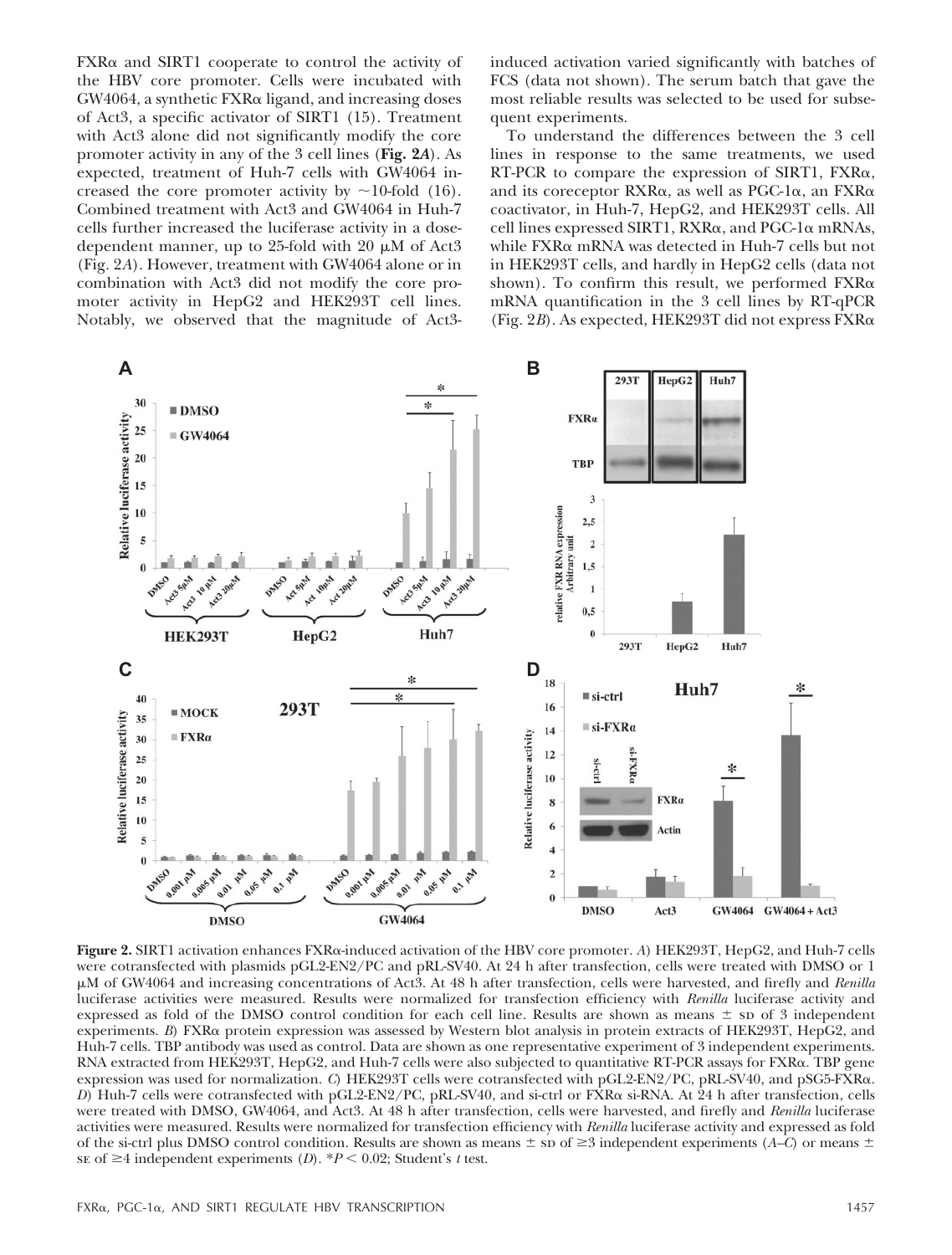mRNA, and Huh-7 cells expressed  $\sim$ 3 times more FXRa mRNA compared to HepG2 cells. Those results were further confirmed at the protein level by Western blot analysis (Fig.  $2B$ ). FXR $\alpha$ , thus, might appear as a limiting factor in the two nonresponsive cell lines to SIRT1 and FXR& activation. To confirm this hypothesis, we performed FXR $\alpha$  complementation in HEK293T (Fig. 2*C*) and in HepG2 cells (data not shown). FXR expression restored the capacity of GW4064 and Act3 to activate the core promoter in a dose-dependent manner. Conversely, FXRa silencing in Huh-7 cells (assessed by Western blot) led to an  $\sim 70\%$  decrease in GW4064-induced activation of the core promoter (Fig. 2*D*). Treatment with Act3 and GW4064 in si-controltransfected cells led to a 13-fold increase of the core promoter activity, whereas FXRa silencing nearly completely abolished the core promoter activation induced by Act3 and GW4064. Thus, SIRT1 activation by Act3 increases the transcriptional activity of the core promoter in FXRa-expressing cell lines. Altogether, these data suggest that SIRT1 does not directly modulate the core promoter activity but rather acts through downstream factors including  $FXR\alpha$ .

## **Increase of FXR-induced core promoter activity by Act3 is dependent on SIRT1 expression and deacetylase function**

There has been controversy regarding the specificity and mechanism of different sirtuin-activating compounds used in experimental studies (21, 22). In particular, resveratrol, a natural phenol, which is widely used to activate SIRT1, is known to target numerous cellular proteins, in particular, metabolic regulators, and may not directly activate SIRT1. Thus, we wanted to confirm in our model whether the effect of Act3 on HBV core promoter activity was, indeed, SIRT1 dependent, performing silencing experiments of SIRT1 in Huh-7 cells (**Fig. 3***A*). Interestingly, SIRT1 silencing totally abrogated the FXRa-dependent Act3 activation of the transcriptional activity, since the core promoter activity was similar in SIRT1-silenced cells treated with either GW4064 or GW4064 and Act3, and also very similar to the basal level induced by  $FXR\alpha$ activation alone in control cells. These results indicate that Act3-induced increase of the core promoter activity is dependent on the presence and probably the activation of SIRT1.

To determine whether Act3-induced activation of the core promoter required the NAD+-dependent deacetylase function of SIRT1, a deacetylase-defective mutant of SIRT1 (H363Y-SIRT1) was overexpressed in Huh-7 cells and compared with wild-type SIRT1 (Fig. 3*B*). Overexpression of wild-type SIRT1 did not significantly modify the core promoter activity, whether cells were treated with Act3 or not, indicating that the expression level of SIRT1 may not be a critical factor in Huh-7 cells. Strikingly, overexpression of mutant H363Y-SIRT1 completely abolished FXRa-dependent Act3induced activation of the core promoter, suggesting



**Figure 3.** SIRT1 is required for Act3-induced activation of the core promoter. Huh-7 cells were cotransfected with pGL2- EN2/PC, pRL-SV40 and si-ctrl or SIRT1 si-RNA (*A*) or pGL2-EN2/PC, pRL-SV40 and pCI-neo3xFlag-SIRT1 or pECE-H363Y-SIRT1 (*B*). At 24 h after transfection, cells were treated with DMSO,  $1 \mu M$  of GW4064, and  $20 \mu M$  of Act3.At 48 h after transfection, cells were harvested, and firefly and *Renilla* luciferase activities were measured. Results were normalized for transfection efficiency with *Renilla* luciferase activity and expressed as fold of the DMSO control condition. Proper expression of both wild-type and mutant SIRT1 was verified in transfected cells by Western blot (not shown). Results are presented as means  $\pm$  se of  $\geq$ 4 independent experiments. NS, not significant.  $*P < 0.03$ ; Student's *t* test.

that the deacetylase function of SIRT1 is more essential than its expression level in amplifying the FXR-induced HBV core promoter activation.

## **SIRT1, PGC-1, and FXR constitute a regulatory subnetwork controlling the HBV core promoter transcriptional activity**

It has been previously shown that  $PGC-1\alpha$ , an essential coactivator of FXRa, can be directly deacetylated and activated by SIRT1 during the metabolic response to food withdrawal  $(12)$ . Moreover, PGC-1 $\alpha$  is known to amplify FXR&-dependent activation of the HBV core promoter (5, 6). We, therefore, sought to determine whether PGC-1 $\alpha$  was implicated in the core promoter activation induced by FXRa and SIRT1.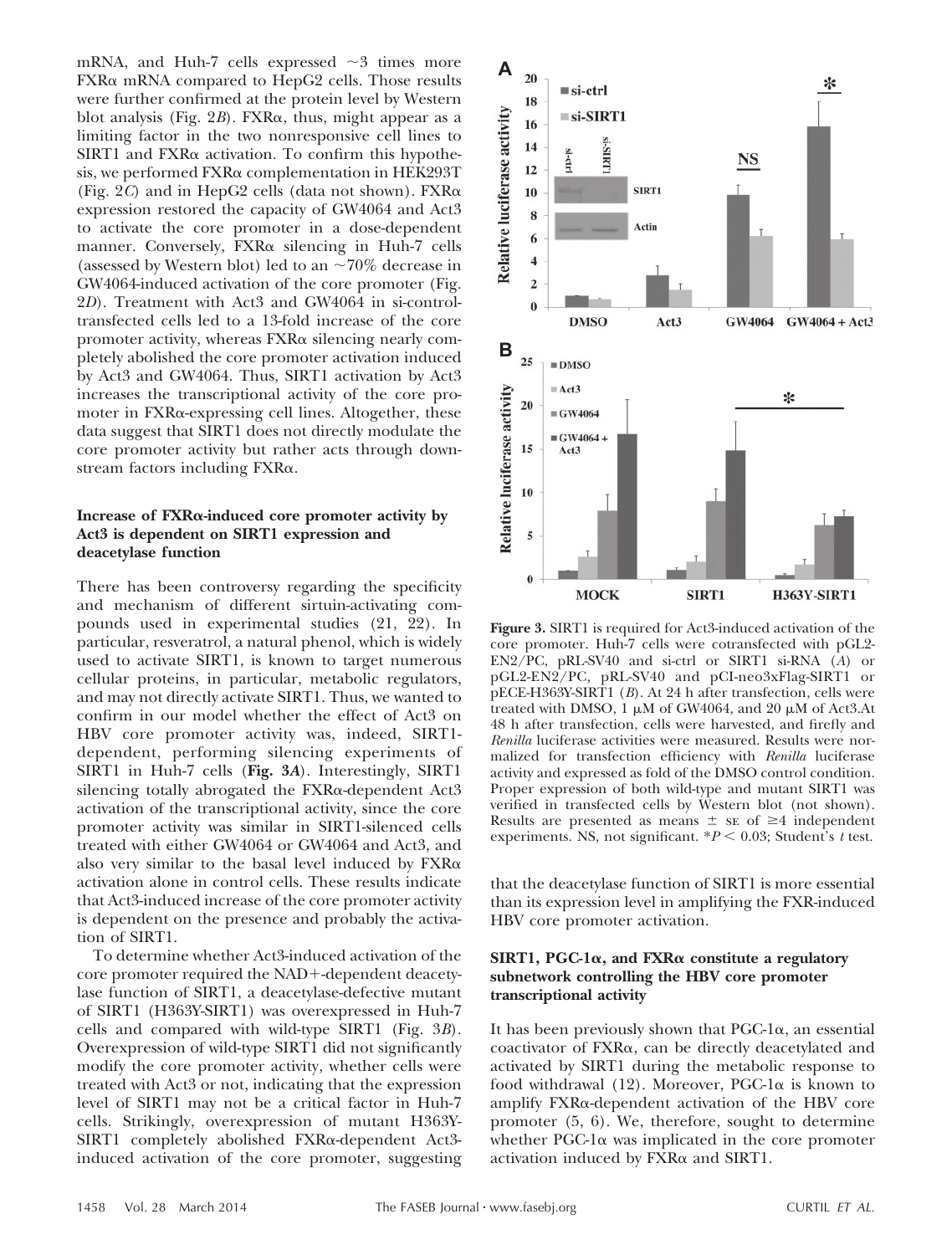

Figure 4. PGC-1 $\alpha$  cooperates with FXR $\alpha$  and SIRT1 to activate HBV core promoter. Huh-7 cells were cotransfected with pGL2-EN2/PC, pRL-SV40 and expression vectors for FXRα, RXRα and PGC-1α (*A*) si-ctrl or PGC-1α siRNA (*B*), pcDNA4-PGC-1 $\alpha$  plasmid plus si-ctrl or FXR $\alpha$  siRNA or SIRT1 siRNA (*C*), expression vectors for FXR $\alpha$ , RXR $\alpha$  and/or PGC-1 $\alpha$  (*D*). siRNA efficiency was assessed by Western blot analysis (see Figs. 2*D* and 3*A*). At 24 h after transfection, cells were treated with DMSO,  $1 \mu$ M of GW4064,  $10 \mu$ M of FXR $\alpha$  inhibitor CAS936123-05–6 (named FXR inh in the graph) and 20  $\mu$ M Act3. At 48 h after transfection, cells were harvested, and firefly and *Renilla* luciferase activities were measured. Results were normalized for transfection efficiency with *Renilla* luciferase activity and expressed as fold of the MOCK or si-ctrl DMSO condition. Results are presented as means  $\pm$  sp (*A–C*) or means  $\pm$  se (*D*) of  $\geq$ 3 independent experiments. NS, not significant. \**P* < 0.03; Student's *t* test.

We first overexpressed PGC-1 $\alpha$  alone or in combination with FXRa and RXRa in Huh-7 cells treated with GW4064 and Act3 (**Fig. 4***A*). In the absence of GW4064 and Act3, PGC-1 $\alpha$  overexpression led to an  $\sim$ 15-fold induction of the core promoter activity. This result probably represents the coactivation of endogenous nuclear receptors that control HBV transcription, including FXRa. Treatment of PGC-1a-transfected cells with Act3 increased the core promoter activity by  $\sim$ 30-fold, indicating that PGC-1 $\alpha$  may integrate SIRT1 signaling. GW4064 treatment enhanced the core promoter activity by 45-fold, confirming that  $PGC-1\alpha$  was able to cooperate with FXRa to enhance the HBV core promoter activity. Moreover, when PGC-1 $\alpha$ overexpressing Huh-7 cells were treated with both Act3 and GW4064, the core promoter activity was significantly increased compared with use of Act3 or GW4064 alone. Interestingly, cooverexpression of FXR&-RXR& did not further modify the core promoter activity in the absence of FXRa activation by GW4064 but very significantly increased this activity in GW4064 and GW4064- Act3 treatment conditions (by more than 150-fold for

the latest condition, compared to control and untreated cells). These data confirmed that  $PGC-1\alpha$  co- $\arct{a}$  activates  $\text{F} \text{X} \text{R} \alpha$  in this model and showed that this effect is potentiated by SIRT1 activation.

We then wondered whether  $PGC-1\alpha$  was necessary for FXR& and/or SIRT1 to activate the core promoter. Silencing of endogenous PGC-1a expression decreased by  $\sim$  50% the activation of the core promoter induced by treatment with GW4064 or with GW4064 and Act3, while no significant variation was observed for untreated or Act3-treated cells (Fig. 4*B*), suggesting that the effect of SIRT1 on FXRa-induced activation of the core promoter requires the presence of PGC- $1\alpha$ .

To further understand the interactions between  $FXR\alpha$ , PGC-1 $\alpha$ , and SIRT1 in the activation of the HBV core promoter, we next performed the silencing of endogenous FXRa and SIRT1 in Huh-7 cells overexpressing PGC-1 $\alpha$  (Fig. 4*C*). FXR $\alpha$  or SIRT1 silencing dramatically decreased PGC-1 $\alpha$ -induced activation of the core promoter by between 56 and 74% and between 53 and 66%, respectively, in cells treated with DMSO, Act3, GW4064, or GW4064-Act3. We also per-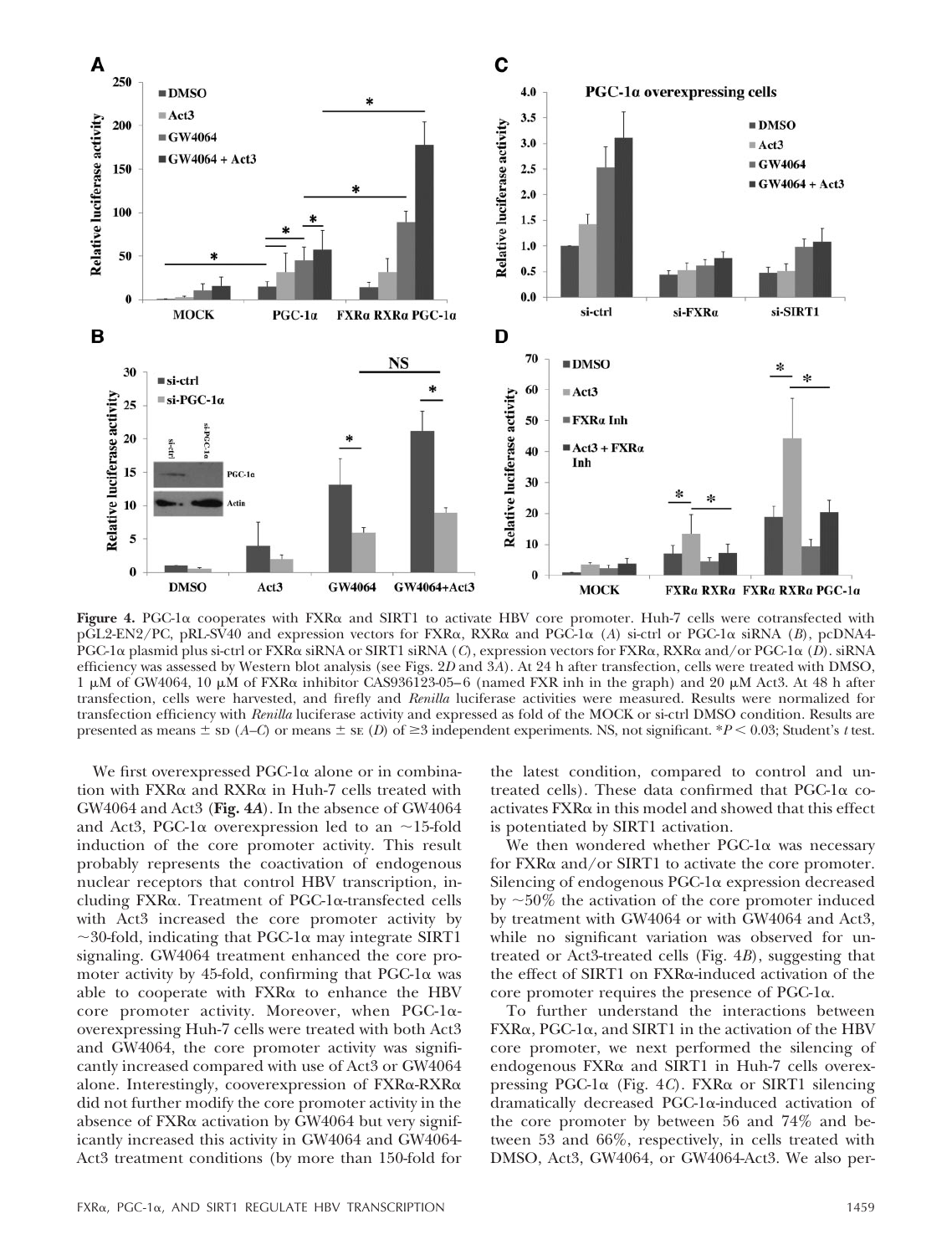formed overexpression of FXRa, RXRa, and/or PGC-1 $\alpha$  in Huh-7 cells treated by Act3 and FXR $\alpha$ inhibitor (Fig. 4*D*). Treatment by Act3 led to a significant increase of core promoter activity in both overexpression conditions, confirming that FXRa expression level may influence SIRT1 activation effect. Moreover, inhibition of  $FXR\alpha$  activity by the  $FXR\alpha$  inhibitor resulted in a decrease of Act3-induced activation of the core promoter in cells overexpressing FXRa, RXRa, and/or PGC-1 $\alpha$ , meaning that basal activation of FXR $\alpha$ , probably due to the presence of bile acids in the serum used (data not shown), was responsible for Act3 induced increase of the core promoter activity.

Altogether, these results strongly suggest that  $PGC-1\alpha$  is involved in SIRT1 and  $FXR\alpha$ -induced activation of the core promoter. Indeed, FXRa, PGC-1a, and SIRT1 seem to constitute a subnetwork of interdependent proteins that modulates the HBV core promoter transcriptional activity.

## **FXR/PGC-1/SIRT1 subnetwork increases synthesis of HBV RNA**

In the context of a whole HBV genome, the core promoter and EnhII regions are not autonomous, but dependent on other transcriptional regulatory sequences, in particular, the EnhI region (23). Moreover, viral proteins HBc and HBx associate with HBV minichromosomes, and one of them, HBx, has been shown to play a role in modulating cccDNA transcription (11). We, thus, wanted to examine the effect of FXR $\alpha$  and SIRT1 activation in Huh7-cells and HEK293T cells transfected with circular full-length HBV genomes (designated as HBV-transfected cells), which contain every enhancer and promoter sequence and allow synthesis of all HBV proteins. Synthesis of core promoter-controlled 3.5-kb, preS2/S, and preS1 promoter-controlled 2.1/2.4-kb, and X promotercontrolled 0.7-kb viral RNAs was first assayed by Northern blot in Huh-7 cells (**Fig. 5***A*). Expression of 3.5-kb RNA was significantly induced by GW4064 with or without Act3. Moreover, overexpression of FXRa,  $RXR\alpha$ , and PGC-1 $\alpha$  increased synthesis of the 3.5-kb RNA by 2.5-fold in cells treated with GW4064 and by  $3.5$ -fold in cells treated with both FXR $\alpha$  and SIRT1 activators, with a statistically significant difference between the two conditions. In the same conditions of treatment, we also observed a parallel increase in synthesis of the 2.1/2.4 kb RNAs. Basal expression level of 0.7-kb X RNA was low but also increased in cells overexpressing FXRa, RXRa, and PGC-1a and treated



Figure 5. FXRa, PGC-1a, and SIRT1 cooperatively enhance synthesis of HBV RNA. Huh-7 cells (*A*) and HEK293T cells (*B*) were transfected with circular full-length HBV genomes with or without expression vectors for  $\rm{FXR}_\alpha$ ,  $\rm{RXR}_\alpha$ , and  $\rm{PGC-1}\alpha$ . At 24 h after transfection, cells were treated with  $\rm FXR\alpha$  and/or SIRT1 activators. At 48 h after transfection, total cellular RNA was extracted, analyzed by Northern blot, and quantified by densitometry. One representative Northern blot for Huh-7 and HEK293T cells is presented. Quantification of 3.5-, 2.1/2.4- and 0.7-kb HBV RNA was performed using ImageJ software. Results are presented as means  $\pm$  se of 4 independent experiments.  $*P < 0.03$ ; Student's *t* test.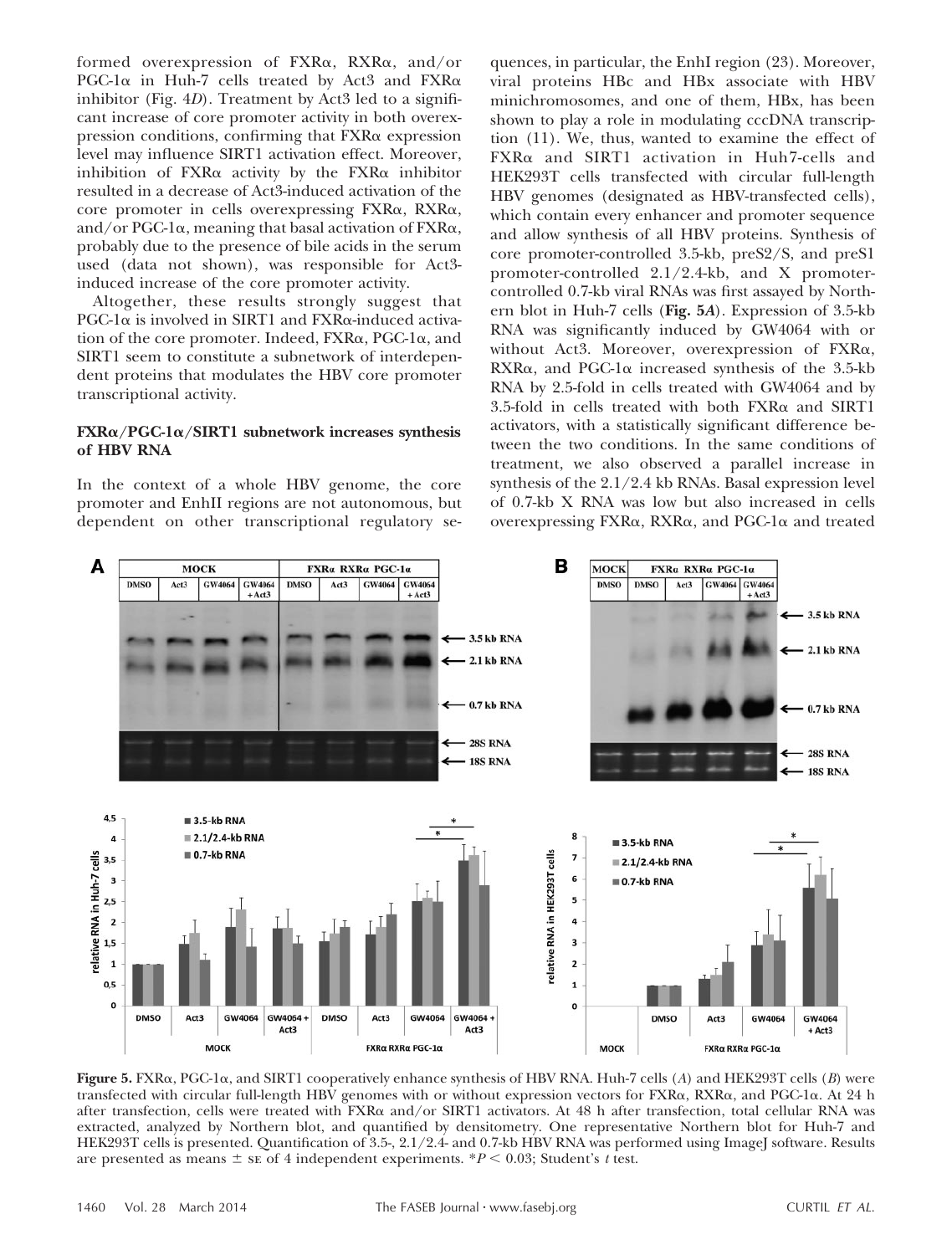with GW4064. However, treatment with Act3 and GW4064 did not significantly modify synthesis of 0.7-kb RNA compared to treatment with GW4064 alone. These results indicate that activation of the  $FXR\alpha/$ PGC-1 $\alpha$ /SIRT1 axis increases not only 3.5-kb HBV RNA transcription from the core promoter, but also synthesis of 2.1/2.4-kb RNA.

We also performed Northern blot analysis in HEK293T cells in order to evaluate the effect of the FXRa/PGC-1a/SIRT1 axis in a cell line that does not express the liver-enriched nuclear receptors that initiate transcription of the HBV 3.5-kb RNAs (Fig. 5*B*). As expected, following transfection of HBV genomes, we did not observe any synthesis of viral RNAs, but overexpression of FXRa, RXRa, and PGC-1a was sufficient to initiate transcription of viral genes. In HBVtransfected HEK293T cells overexpressing FXRa,  $RXR\alpha$ , and PGC-1 $\alpha$ , synthesis of 3.5-kb RNAs was not significantly modified by treatment with Act3 alone. FXRa activation by GW4064 increased the expression level of the 3.5-kb RNA by  $\sim$ 3-fold, and combined treatment with both Act3 and GW4064 by  $\sim$ 6-fold compared with DMSO-treated cells. As in Huh-7 cells, we observed a parallel increase of 2.1/2.4-kb RNA synthesis in the same conditions of treatment and with nearly the same amplitude. 0.7-kb RNA synthesis was also increased in cells treated with GW4064 and Act3, but to a lower extent. These results, thus, confirm data obtained using the reporter system, even though at a lower level, and indicate that activation of the  $\text{FXR}_\alpha/$ PGC-1 $\alpha$ /SIRT1 axis induces transcription of HBV RNA both in hepatoma and nonhepatoma cell lines.

# **DISCUSSION**

In this study, we showed that histone deacetylase SIRT1 participates in the increase of HBV replication dependent on FXRa and PGC-1a in vitro. All three proteins appear to constitute a subnetwork that modulates HBV promoter activity and viral transcription. This result may appear surprising as, on the basis of the histone deacetylase activity of SIRT1 combined to identification of SIRT1 on low replicative cccDNA *ex vivo*, it could have been predicted that SIRT1 activation would rather decrease HBV transcription. Indeed, acetylation and deacetylation of histones have been shown to play a major role in the transcriptional regulation of several DNA viruses able to persist in infected cells either as episomes or as integrated genomes, such as members of the *Herpesviridae* family, HBV, or human immunodeficiency virus 1 (HIV-1) (24, 25). In particular, inhibition of HDAC has been shown to induce reactivation of a fraction of latent HIV-1 viruses in different experimental models (26) and is now envisaged as a putative new therapeutic agent (27). The most likely explanation for the SIRT1-induced activation of the HBV core promoter that we observed *in vitro* is that SIRT1 may preferentially target nonhistone proteins (28). In particular, SIRT1 is known to deacetylate several transcrip-

tion factors and transcriptional modulators involved in metabolism regulation, which have been shown to activate HBV transcription. We focused in this study on FXRa and PGC-1a, which have been shown to activate transcription from the HBV core promoter. We observed that Act3-induced SIRT1 activation did not modify HBV transcription when FXRa was not activated by its ligand, suggesting that SIRT1 only indirectly modulates HBV transcription *via* one or several targets. Indeed, in the three cell lines used in this study,  $\text{FXR}\alpha$ expression and activation were necessary to observe maximal induction of the core promoter activity by  $PGC-1\alpha$  and SIRT1.

Our results show that  $FXR\alpha$  is an important NR modulating the core promoter activity *in vitro*. We confirmed that FXRa, coactivated by PGC-1a, strongly increases HBV gene transcription. On the basis of  $\text{FXR}\alpha\text{-silencing experiments, we also showed that } \text{FXR}\alpha$ was involved in PGC-1 $\alpha$ -induced activation of the core promoter in Huh-7 cells. Interestingly, Wu *et al.* (29) showed that FXR $\alpha$  was the most up-regulated gene among 84 NRs and related genes studied in HepG2.2.15 cells (which contain an integrated HBV genome) compared to parental HepG2 cells, and it has been shown that miR-1, one of the microRNAs involved in hepatocyte differentiation, modulates HBV replication by increasing  $FXR\alpha$  expression and decreasing histone deacetylase 4 activity (HDAC4, a suppressor of HBV biosynthesis; ref. 30). Put together, these observations suggest that, among the NRs that are involved in HBV regulation, FXRa plays an essential role in hepatoma cell lines. Indeed, the level of endogenous FXRa in Huh-7 cells allowed a strong induction of the core promoter activity in response to FXRa and SIRT1 activation, whereas FXRa overexpression was necessary in HepG2 cells to observe the activation of the core promoter in response to SIRT1 stimulation. Whether SIRT1 can modulate HBV transcription in a way that is strictly dependent on the axis composed of FXRa and PGC-1 $\alpha$ , or by targeting other factors, still has to be determined. In particular, SIRT1 has also been shown to modulate other transcription factors and NRs involved in HBV transcription, such as PPAR& and Forkhead box protein O1 (FOXO1) (31, 32). These findings suggest, nonetheless that, when screening for HBV transcription modulators, levels of FXRa expression and activation (and those of other metabolic NRs and modulators) have to be determined and taken into account.

Experiments using transfections of a full-length HBV genome confirmed that Act3-induced SIRT1 activation, when combined with FXR& activation, increased HBV transcription. However, the level of induction was rather low compared to results obtained using our reporter system. Reasons for this discrepancy are still unclear, but our results suggest that, in the context of a full-length virus, when all viral proteins are expressed, transcription regulation may be regulated by other factors, such as cccDNA-bound viral proteins HBc and/or HBx. Indeed, Belloni *et al.* (11) have previously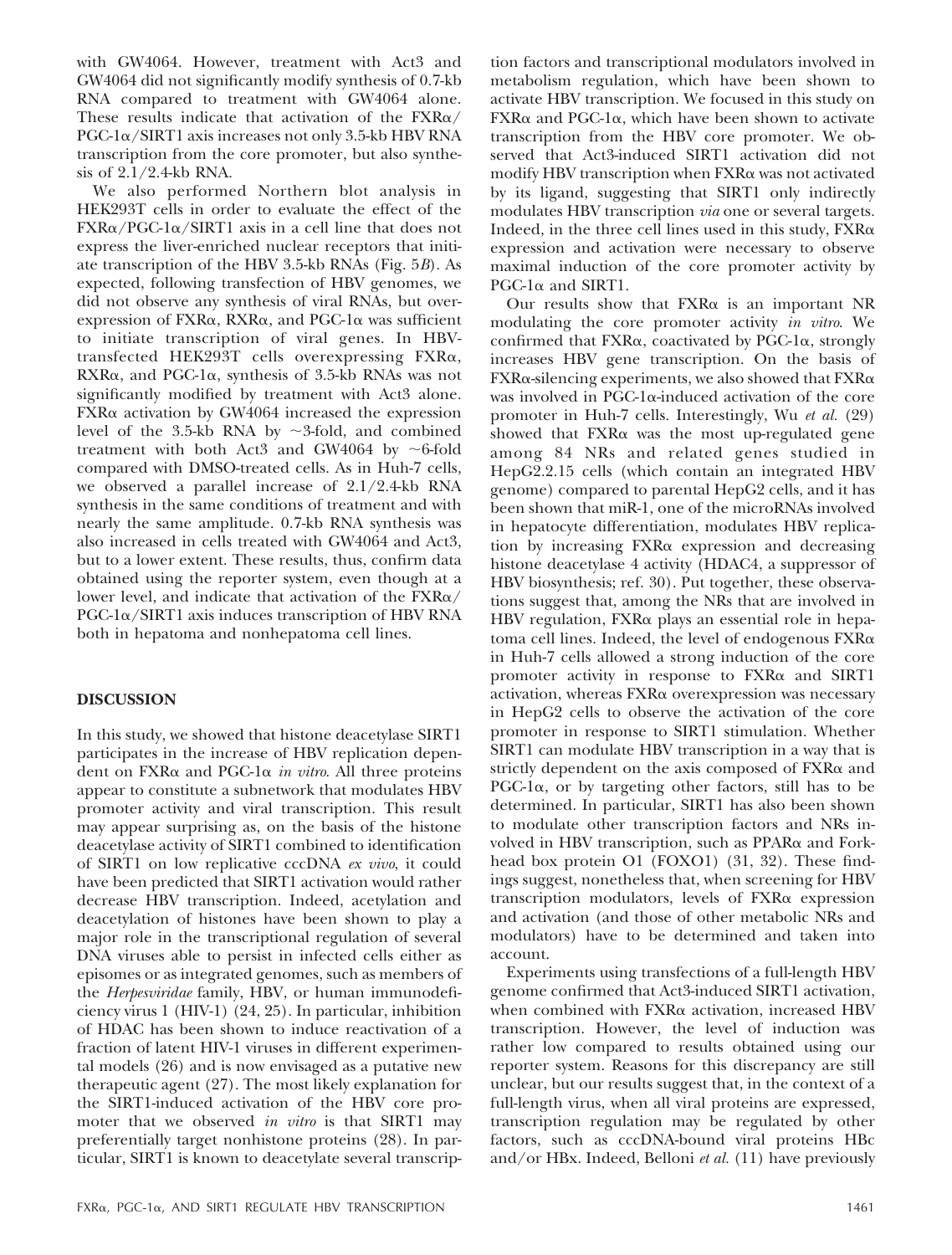identified numerous chromatin-modifying enzymes, such as SIRT1, P300, and histone deacetylase 1 (HDAC1), which are associated with HBV minichromosomes. Among those proteins, recruitment of deacetylases on HBV minichromosomes was enhanced in the absence of HBx. Belloni *et al.* also observed that, compared to wild-type viruses, HBx-deficient viruses had a decreased histone acetylation and a decrease of pregenomic RNA synthesis and HBV replication, but no change in the cccDNA pool (3). Interestingly, a direct interaction between SIRT1 and HBV X protein has been reported (33), but its functional significance remains unclear. Another viral protein, HIV-1 Tat, has been shown to target and inactivate SIRT1, which may contribute to T-cell hyperactivation, thus favoring viral replication (34). Conversely, SIRT1 itself targets Tat and functions as a coactivator of Tat-mediated transactivation by deacetylating K50 in Tat (35). Like Tat, HBV X protein is able to transactivate transcription partly by modulating the acetylation and methylation status of cccDNA-bound histones, thus regulating viral transcription. It is, therefore, tempting to speculate that SIRT1 deacetylates HBx and modifies HBx-mediated transactivation of HBV transcription or, inversely, that HBx modulates SIRT1 deacetylase activity. Overall, this suggests that examining in more details the interplay between SIRT1, HBx, and transcription factors and modulators, such as FXR $\alpha$  and PGC-1 $\alpha$  will be of great interest.

Results of Northern blot performed in Huh-7 and HEK293T cells transfected with full-length HBV genomes revealed that Act3-induced SIRT1 activation, when combined with  $FXR\alpha$  activation, also increases synthesis of 2.1/2.4-kb S RNA. This result was somewhat unexpected as no FXRa response element has been described to date on either preS2/S or preS1 promoters. Increased synthesis of 2.1/2.4-kb S RNA may be due to either modulation of S promoters by the EnhII/core promoter region, as described previously (36) or to SIRT1-induced activation of PGC-1 $\alpha$ , which is known to also activate synthesis of HBV S transcripts (10) or to an effect of SIRT1 on other NR or transcription factors known to modulate synthesis of S RNAs, such as  $PPAR\alpha$  (31).

The main limitation of our study is that it was performed in hepatoma cell lines. Indeed, epigenetic regulation is known to be deregulated during the carcinogenesis process. Moreover, acetylation and deacetylation of target proteins are dynamic processes that evolve in response to environmental stimuli (37). In particular, SIRT1 expression and activation levels vary according to fed and fasting states, and those natural fluctuations can hardly be mimicked in *in vitro* cell culture conditions. Thus, the relevance of the FXRα, PGC-1α, and SIRT1 axis, both in modulating HBV and metabolic genes, needs to be assessed in more relevant models. *In vivo*, the only data available regarding the effect of food withdrawal on HBV biosynthesis come from two studies performed in mice, showing conflicting results. In a model using HBV genomes

injected to mice, Shlomai *et al.* (10) showed that short-term food withdrawal (7 h) significantly increases  ${\rm HBV}$  replication in a PGC-1 $\alpha$ -dependent manner. However, using HBV transgenic mice, Li *et al.* (38) found that prolonged food withdrawal (48 h) only leads to a limited increase of HBV replication. These apparently contradictory results might be explained by profound differences between those two models of HBV infection and the protocols followed, in particular, concerning the duration of food withdrawal. Thus, metabolic studies in HBV transgenic mice should be carefully analyzed and confirmed in more relevant animal models, such as mice with chimeric human livers infected with HBV. Moreover, studies in HBV-infected patients would be of great interest to determine whether HBV viral load fluctuates during nychthemeron and fed *vs.* unfed states. 冏

Work was supported by a grant from Agence Nationale de Recherche sur le Sida et les Hépatites Virales (ANRS) and by the Natheb program (French Fond Unique Interministériel). L.S.E. was partly supported by the Sectorial Operational Programme Human Resources Development (SOP HRD), financed from the European Social Fund and by the Romanian government under contract POSDRU 6/1.5/17. The authors acknowledge the contribution of the AniRA level 3 security laboratory and genetic analysis platforms of SFR Biosciences Gerland-Lyon Sud (AMS3444/US8).

## **REFERENCES**

- 1. El-Serag, H. B. (2012) Epidemiology of viral hepatitis and hepatocellular carcinoma. *Gastroenterology* **142,** 1264.e1–1273.e1
- 2. Bar-Yishay, I., Shaul, Y., and Shlomai, A. (2011) Hepatocyte metabolic signalling pathways and regulation of hepatitis B virus expression. *Liver Int.* **31,** 282–290
- 3. Levrero, M., Pollicino, T., Petersen, J., Belloni, L., Raimondo, G., and Dandri, M. (2009) Control of cccDNA function in hepatitis B virus infection. *J. Hepatol.* **51,** 581–592
- 4. Moolla, N., Kew, M., and Arbuthnot, P. 2002. Regulatory elements of hepatitis B virus transcription. *J. Viral Hepat*. **9,** 323–331
- 5. Ondracek, C. R., Reese, V. C., Rushing, C. N., Oropeza, C. E., and McLachlan, A. (2009) Distinct regulation of hepatitis B virus biosynthesis by peroxisome proliferator-activated receptor gamma coactivator  $1\alpha$  and small heterodimer partner in human hepatoma cell lines. *J. Virol*. **83,** 12545–12551
- 6. Ondracek, C. R., Rushing, C. N., Reese, V. C., Oropeza, C. E., and McLachlan, A. (2009) Peroxisome proliferator-activated receptor gamma Coactivator 1 $\alpha$  and small heterodimer partner differentially regulate nuclear receptor-dependent hepatitis B virus biosynthesis. *J. Virol*. **83,** 12535–12544
- 7. Reese, V., Ondracek, C., Rushing, C., Li, L., Oropeza, C. E., and McLachlan, A. (2011) Multiple nuclear receptors may regulate hepatitis B virus biosynthesis during development. *Int. J. Biochem. Cell Biol*. **43,** 230–237
- 8. Tang, H., and McLachlan, A. (2001) Transcriptional regulation of hepatitis B virus by nuclear hormone receptors is a critical determinant of viral tropism. *Proc. Natl. Acad. Sci. U. S. A*. **98,** 1841–1846
- 9. Puigserver, P., and Spiegelman, B. M. (2003) Peroxisome proliferator-activated receptor-gamma coactivator-1  $\alpha$  (PGC-1  $\alpha$ ): transcriptional coactivator and metabolic regulator. *Endocr. Rev*. **24,** 78–90
- 10. Shlomai, A., Paran, N., and Shaul, Y. (2006) PGC-1α controls hepatitis B virus through nutritional signals. *Proc. Natl. Acad. Sci. U. S. A*. **103,** 16003–16008
- 11. Belloni, L., Pollicino, T., De Nicola, F., Guerrieri, F., Raffa, G., Fanciulli, M., Raimondo, G., and Levrero, M. (2009) Nuclear,